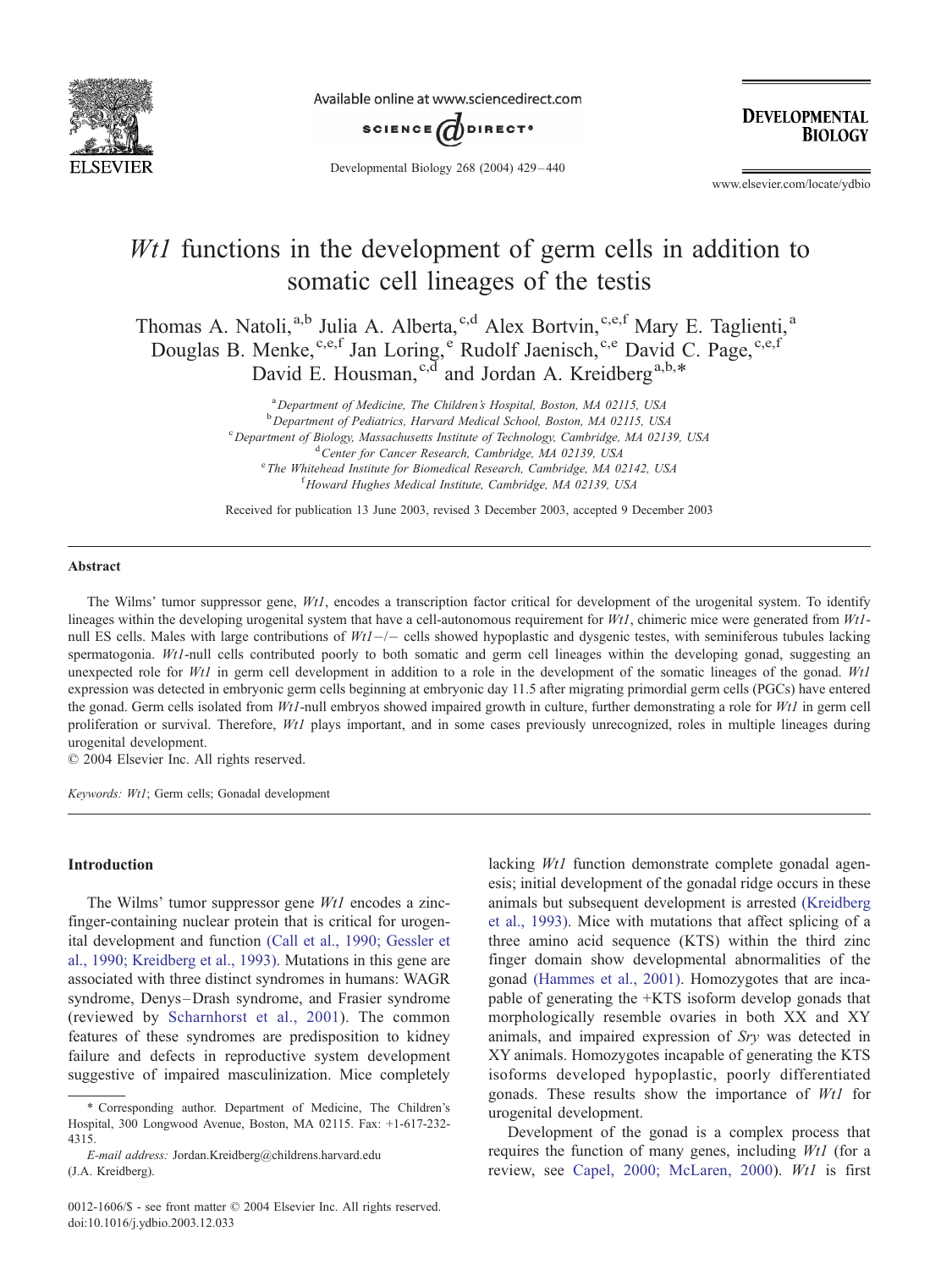detectable in the intermediate mesoderm, which gives rise to the urogenital ridge [\(Armstrong et al., 1993; Buckler et al.,](#page-10-0) 1991; Pelletier et al., 1991). In the gonadal ridge and the indifferent gonad, Wt1 expression is seen in both the coelomic epithelium and the underlying mesenchyme [\(Pel](#page-10-0)letier et al., 1991). Expression of Wt1 is also seen in the adjacent mesonephros [\(Pelletier et al., 1991\).](#page-10-0) In a normal animal, the coelomic epithelial cells overlying the gonadal ridge migrate into the gonadal ridge to become the Sertoli and granulosa cells populations of the male and female, respectively [\(Albrecht and Eicher, 2001; Karl and Capel,](#page-10-0) 1998). Wt1 expression is maintained in Sertoli and granulosa cells in adults [\(Armstrong et al., 1993; Pelletier et al.,](#page-10-0) 1991). In males, a population of mesonephric cells migrate into the developing gonad in response to Sertoli cell-derived signals and give rise to the peritubular and vascular endothelial cells [\(Capel et al., 1999; Martineau et al., 1997;](#page-10-0) Tilmann and Capel, 1999). The origin of the fetal Leydig cells is unclear but they are likely to differentiate from either migrating mesonephric cells or the gonadal mesenchyme, both of which are derivatives of the intermediate mesoderm ([Brennan et al., 2003,](#page-10-0) and references therein). Peritubular cells are thought to cause a secondary wave of Leydig cells that appear in the prepubertal testes [\(Mendis-Handagama](#page-10-0) and Ariyaratne, 2001). Thus, all somatic cells of the fetal and adult gonad are presently thought to be derived from a Wt1-expressing population of cells in the intermediate mesoderm. The germ cells are the only lineage within the gonad that has not been previously demonstrated to express Wt1 at some point during their development.

In mammals, primordial germ cells (PGCs) arise at the base of the allantois and migrate through the hindgut mesentery into the gonadal ridge (reviewed by [Zhao and](#page-11-0) Garbers, 2002). A number of mutations can disrupt this process, including mutations that affect the c-kit or SCF pathway and  $\beta$ 1-integrins [\(Anderson et al., 1999\).](#page-10-0) Once the primordial germ cells enter the gonadal ridge, they lose their motility and begin to express markers such as GCNA and Mvh [\(Donovan et al., 1986; Enders and May, 1994;](#page-10-0) Toyooka et al., 2000). The gonadal germ cells are then induced to differentiate into the prospermatogonia and prooogonia in response to signals from the somatic supporting cells; in males, this process occurs as germ cells become incorporated into seminiferous tubules [\(Adams and McLa](#page-10-0)ren, 2002). In Wt1-null embryos, germ cell formation and migration occurs normally, but development of the gonadal ridge is impaired [\(Kreidberg et al., 1993\).](#page-10-0) Therefore, it is not possible to determine if Wt1 plays later roles in germ cell development using these embryos.

Previous studies have demonstrated that Wt1 is critical for gonadal development but have not examined the importance of Wt1 function within the various cell lineages of the developing gonad. To identify those gonadal lineages that require Wt1 cell autonomously for proper development or function, we generated chimeric mice by injecting Wt1-null ES cells into wild-type blastocysts. Here we show that Wt1 is not only required for development of the somatic lineages, but is also expressed and required in the germ cell lineages of the developing gonad.

## Materials and methods

Generation of Wt1-null ES cell lines: Two XY, Wt1-null ES cell lines with normal karyotypes were isolated, one by isolating ES cells de novo from Wt1-null embryos [\(Rob](#page-10-0)ertson, 1987) and the other by retargeting the remaining wild-type allele in the original J1-derived ES cell line used to generate Wt1-null mice [\(Kreidberg et al., 1993\).](#page-10-0) A genetargeting vector nearly identical to that originally used to delete the *Wt1* gene was generated by replacing the neomycin resistance gene with a hygromycin resistance gene. The genetic background of the resulting ES cell lines was either 129/SvJae for the J1 ES cell-derived cells or a mixed C57BL/6 and 129/SvJae background for the line derived from Wt1-null embryos. Both cell lines generate mice with an agouti coat color, allowing the percent chimerism to be estimated by coat color analysis when injected into host blastocysts with a black coat. The J1 ES cell-derived line is homozygous for the  $GpiI^a$  allele, while the ES cell line with a mixed genetic background carries both the  $GpiI^a$  and  $GpiI<sup>b</sup>$  alleles; both of these alleles can be distinguished from the Gpi1<sup>bb</sup> alleles present in C57BL/6 mice using GPI isozyme analysis.

Generation of chimeric animals: Chimeric animals were generated by microinjecting C57BL/6 blastocysts with 10– 15 Wt1-null ES cells as described by [Bradley \(1987\),](#page-10-0) with the modifications described by [Li et. al. \(1992\).](#page-10-0) GPI isozyme analysis was performed using standard procedures [\(Nagy and Rossant, 1993\).](#page-10-0)

Histological analysis of chimeric animals: Tissues for paraffin embedding were fixed in 4% paraformaldehyde (PFA) overnight. Five micron sections were cut and stained with hematoxylin and eosin. Photographs were taken on a Nikon TE300 microscope equipped with a Spot Diagnostics digital camera.

XIST RT-PCR analysis: RNA was isolated from a single E13.5 hindlimb or tail as described [\(Chomczynski and](#page-10-0) Sacchi, 1987). First-strand cDNA was synthesized using the ProStar RT-PCR kit (Stratagene) as described by the manufacturer. First-strand cDNA was used directly in PCR reactions containing the primers 5'-TCTTCAAGTC-CTCGCTACTC-3' and 5'-CACACCCACAATACA-CACTC-3', 1.5 mM  $MgCl<sub>2</sub>$ , and  $\times 1$  Q-solution as recommended by the manufacturer (Qiagen). Cycling parameters were as follows: 93 °C  $\times$  5′; 30  $\times$  [58 °C  $\times$  1′;  $72^{\circ}$ C  $\times$  1.5'; 93 $^{\circ}$ C  $\times$  1']; and 72 $^{\circ}$ C  $\times$  5'.

Immunohistochemistry: Immunohistochemistry was performed as described [\(Kreidberg et al., 1999\).](#page-10-0) Antibodies were diluted in  $10\%$  goat serum in PBS + 0.1% Tween 20 as follows: anti-WT1 (sc-192; Santa Cruz Biochemicals) was used as described [\(Kreidberg et al., 1999\);](#page-10-0) anti-smooth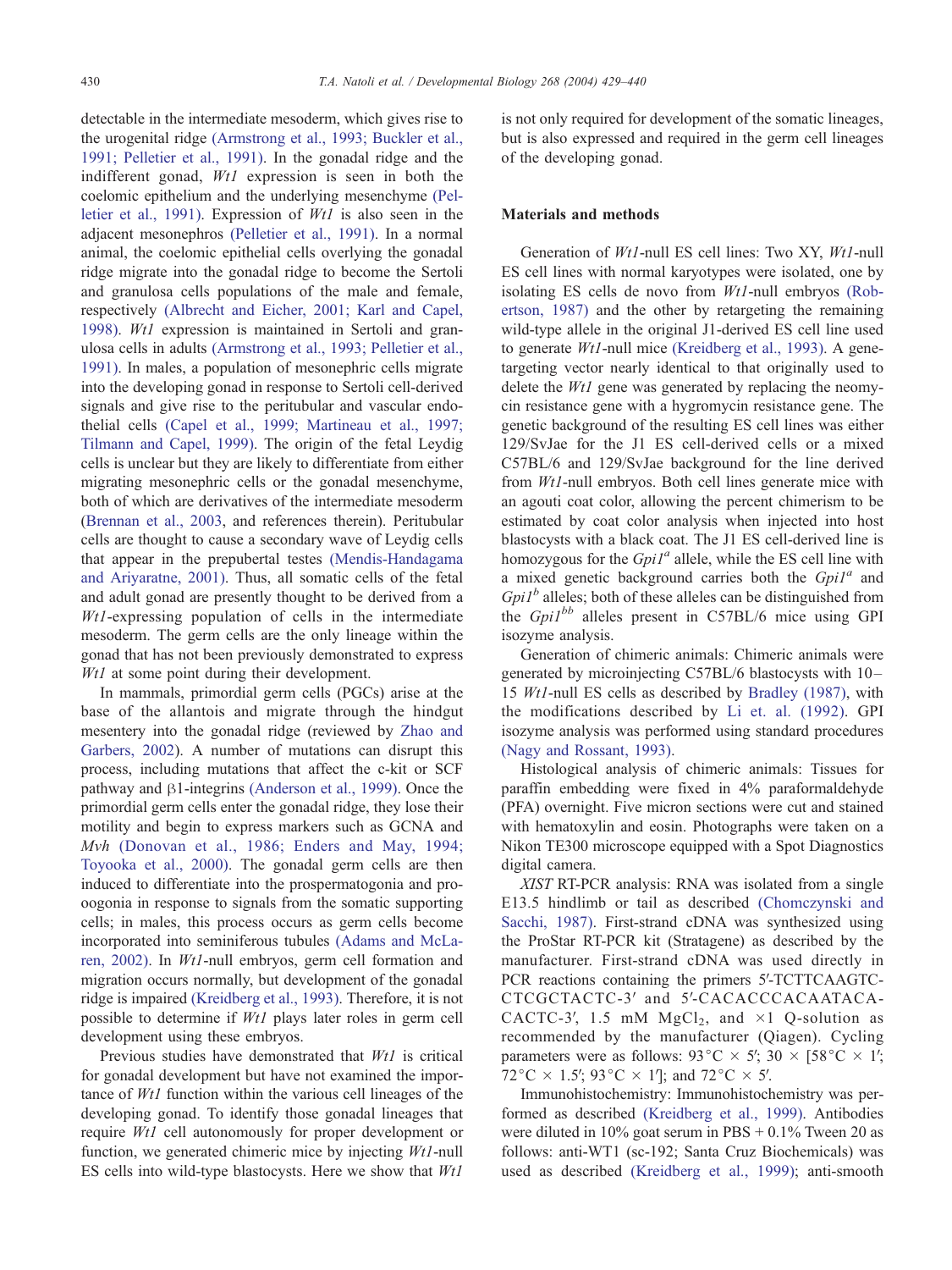muscle actin (alkaline phosphatase-conjugated; Sigma) was used at 1:200 and detected using BCIP and NBT (Roche Molecular Biochemicals).

In situ hybridization: Paraffin sections were processed for in situ hybridization with digoxygenin-labeled riboprobes synthesized with T7, T3, or SP6 RNA polymerase following the manufacturer's protocol (Roche Molecular Biochemicals). Hybridization was performed as described [\(Wilkinson](#page-11-0) and Nieto, 1993), with the following exceptions: prehybridization and hybridization was performed at  $55^{\circ}$ C and slides were washed twice for 30 min at  $55^{\circ}$ C in  $\times$ 0.2 SSC for the high-stringency wash. After color development, slides were rinsed with PBS, fixed overnight with 4% PFA in PBS, and counterstained with eosin. The probes used in this study are as follows: Wt1, nt 435-1936 of mouse cDNA; Sox9, nt 423- 1193 of mouse cDNA; Cyp17a1, nt 48-948 of mouse cDNA; Dhh, nt 16-770 of mouse cDNA; Star, nt 357- 1432 of mouse cDNA; Lhcgr, nt 940-1860 of mouse cDNA; and Kitl, nt 1135-2016 of mouse cDNA. Photographs were taken on a Nikon TE300 microscope equipped with a Spot Diagnostics digital camera and processed with Adobe Photoshop 5.5.

Immunofluorescence and fluorescent alkaline phosphatase (AP) detection: Tissues were embedded for cryosectioning and 5-um sections were processed for immunofluorescence as described [\(Watkins, 1992\).](#page-11-0) For dual alkaline phosphatase or anti-laminin immunofluorescent labeling, cryosections were washed twice in AP buffer (100 mM Tris, 50 mM MgCl2, 100 mM NaCl, 0.1% Tween 20, pH 9.5), incubated at room temperature in AP buffer + 1 mg/ml Fast Red and 0.4 mg/ml Naphthol AS-MX (Sigma) for 1 h, rinsed twice in  $PBS + 0.1\%$  Tween 20, postfixed for 15 min with 4% PFA in PBS, and processed for immunostaining. For immunofluorescent detection of WT1 and GATA4, paraffin sections were treated as described previously [\(Kreidberg et al., 1999\),](#page-10-0) and minimally cross-reactive fluorescent secondary antibodies were used for detection. Antibodies were diluted in  $10\%$  goat serum in PBS +  $0.1\%$ Tween 20 as follows: rabbit anti-WT1 (Santa Cruz Biotechnology sc-192) at 1:200; goat anti-GATA4 (Santa Cruz Biotechnology sc-1237) at 1:200; Texas Red-conjugated donkey anti-rabbit IgG (minimal cross-reactivity; Jackson Immunoresearch) at 1:200; FITC-conjugated donkey antigoat IgG (minimal cross-reactivity; Jackson Immunoresearch) at 1:200; rabbit anti-pan laminin antibodies (Sigma) at 1:200; and FITC-conjugated donkey anti-rabbit IgG antibody (Jackson Immunoresearch) at 1:200. Nuclei were counterstained with DAPI before photography.

Gonadal disaggregation and immunofluorescent labeling: Gonadal rudiments or neural tube fragments were isolated from wild-type mouse embryos, rinsed in PBS  $+ 1$  mM EDTA and disaggregated in PBS  $+ 1$  mM EDTA  $+ 0.25\%$ trypsin for 10 min at  $37^{\circ}$ C. Trypsinization was stopped by the addition of  $DMEM + 10\%$  fetal calf serum and gonads were disaggregated by pipetting repeatedly. The resulting cell suspension was rinsed with PBS before DNase I

treatment for 15 min at  $37^{\circ}$ C in PBS + calcium and magnesium (Mediatech) + 100 U/ml DNase I. Cells were washed once with PBS, then fixed for 15 min with 2% PFA in PBS. Immunofluorescent detection of SSEA-1 and WT1 was performed as described above. The antibodies for detection were as follows: SSEA-1, clone MC-480 (Developmental Studies Hybridoma Bank; 1:1 dilution); and WT1, sc-192 (Santa Cruz Biochemicals; 1:100 dilution).

Primordial germ cell isolation and RT-PCR: The trunk region or gonads were isolated from E10 or E12 unsexed Oct4-GFP transgenic embryos (Bortvin and Page, unpublished), respectively. A mixture of male and female PGCs were collected directly into TRIzol reagent using a Becton Dickinson cell sorter. Following collection, the TRIzol reagent was extracted twice with chloroform using Phase Lock Gel Heavy 0.5 ml tubes (Eppendorf). Total RNA was precipitated with an equal volume of isopropanol in the presence of 1.5 µl of GlycoBlue (Ambion). Residual genomic DNA was removed using DNase treatment (DNAfree reagents, Ambion). RNA was reprecipitated, washed with 70% ethanol, and dissolved in RNAse-free water (Ambion). First strand cDNA synthesis and universal amplification (four cycles) were performed using the SMART PCR cDNA synthesis kit (Clontech). cDNA was purified using QIAquick PCR purification kit (Qiagen), eluted in 100  $\mu$ l of water. PCR was performed as described. Primers used for PCR amplification were as follows:  $Wt1$ , 5'-CCA-TTGAATGCATGAC-3' and 5'-CGCAAACTTTTTCTGA-CAAC-3'; Oct4, 5'-TGTGGACCTCAGGTTGGACT-3' and 5'-CTTCTGCAGGGCTTTCATGT-3'; Gapd, 5'-GTCA-TTGAGAGCAATGCCAG-3' and 5'-GTGTTCCTACCCC-CAATGTG-3'; and Renin 1, 5'-GTCTTTGACCACAT-TCTCTCC-3' and 5'-CACAGCCTTCTTCACATAGC-3'. PCR products were resolved on 2% agarose gels.

Germ cell culture: Gonadal rudiments were isolated from F1 129/SvJae  $\times$  C57BL/6 *Wt1+/*-females mated to 129Sv/ Jae  $Wt1+/-$  males at E11.5; use of F1 females was necessary as 129/SvJae  $Wt1+/-$  females are infertile [\(Kreidberg](#page-10-0) et al., 1999). Gonadal rudiments were disaggregated as indicated above, and approximately 0.04 embryo equivalents were plated onto an irradiated STO/SNL1 feeder layer (ATCC) in Knockout DMEM (Invitrogen) + 15% ES qualified fetal calf serum (Hyclone) + penicillin – streptomycin– glutamine + 1% MEM nonessential amino acids (Invitrogen). Media were changed every 24 h. Cells were fixed for 15 min in 4% PFA in PBS before rinsing with AP buffer. Alkaline phosphatase activity was detected by incubation with 175 ng/ml BCIP and 75 ng/ml NBT (Roche Molecular Biochemicals) in AP buffer.

Preparation of gonadal somatic cell feeders: To generate germ-cell-depleted gonads for use as a feeder layer in germ cell cultures, F1 129/SvJae  $\times$  C57BL/6 Wt1+/+ females mated to 129Sv/Jae  $Wt1+/+$  males were intraperitoneally injected with 6.6 mg/g busulfan in a 1:1  $H<sub>2</sub>O$  – DMSO mix at E9.5; F1 females were used as a source of wild-type embryos to match the genotypes of the females used to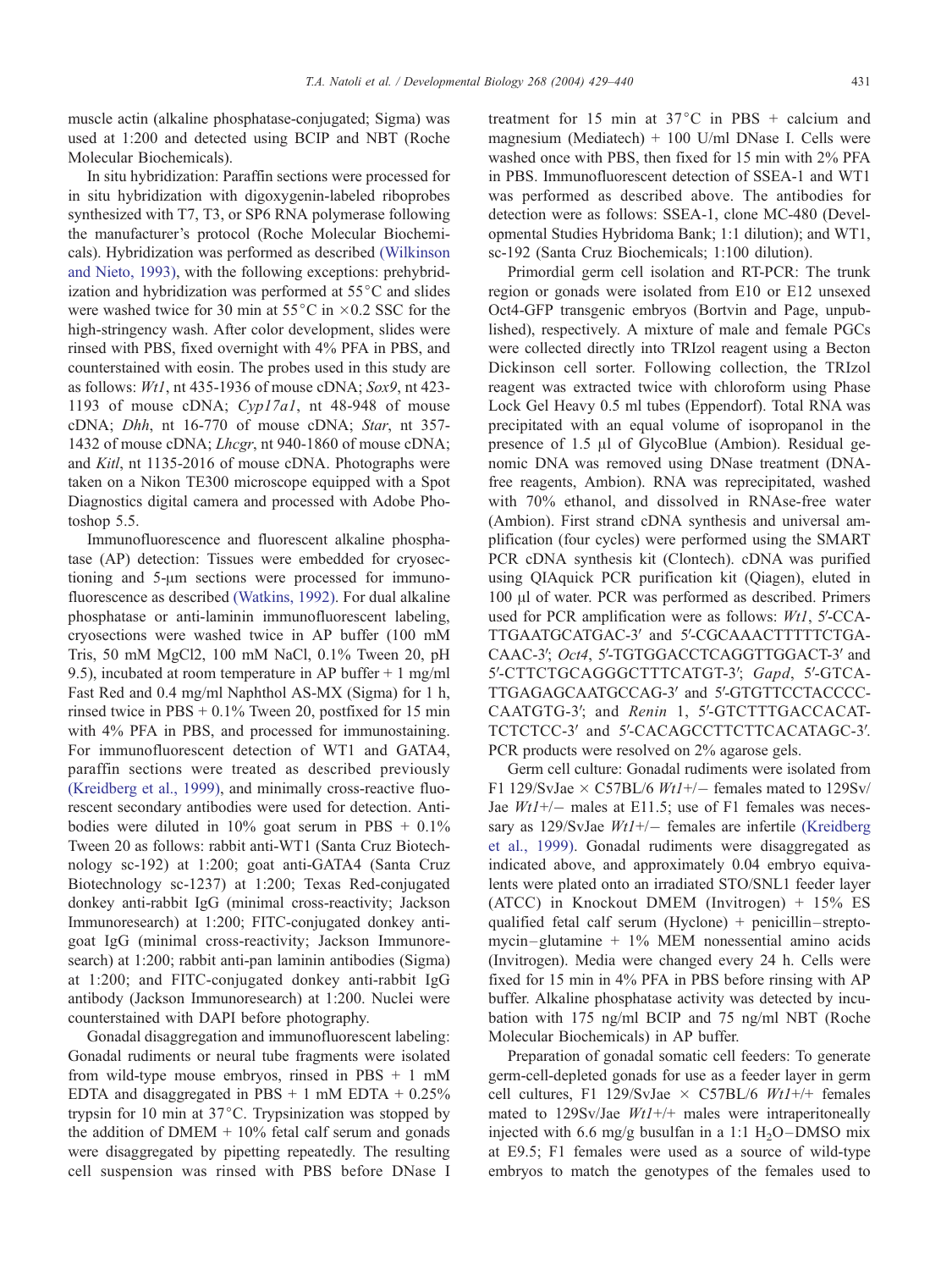generate the  $Wt1-/-$  embryos. Gonads were harvested at E11.5 then disaggregated and cultured as described above.

Germ cell isolation: Gonads were isolated from individual E11.5 embryos harvested from WT1+/ $- \times$  WT1+/ $$ matings and incubated in PBS + 1 mM EDTA for 15 min at  $37^{\circ}$ C before liberating the germ cells by repeatedly poking the gonad with a 27-g needle as described [\(De Felici and](#page-10-0) McLaren, 1982). Approximately 0.04 embryo equivalents were plated per well.

#### **Results**

# Abnormal testicular development in adult male chimeric animals

Chimeric mice that are determined to be at least 75% derived from  $Wt1$ -/- cells by coat color (adults) or GPI analysis (embryos) are called ''highly chimeric.'' Highly chimeric adult animals were examined for developmental abnormalities. Among the abnormalities observed were unilateral renal agenesis, unilateral or bilateral renal hypoplasia (small but histologically normal kidneys), malformed spleens, uterine and oviductal abnormalities, and dysgenic ovaries (small or misshapen ovaries with normal histology). This paper will focus on the testicular malformations observed in these animals. No difference was observed between the two ES cell lines analyzed; therefore, the results from both were pooled. Thirty percent of the highly chimeric males were cryptorchid and 39% showed hypoplastic testes (unilateral or bilateral; Table 1). Hypoplastic testes were smaller than normal and contained patches of seminiferous tubules devoid of spermatogonia characterized as Sertoli cell-only tubules (Fig. 1). These were often present in the testes of chimeric males, even those with correctly descended testes of normal size. In severe cases, spermatogonia were absent from all seminiferous tubules of a testis. More often, dysgenic tubules containing few or no spermatocytes were found in patches, with histologically normal areas interspersed with abnormal areas.

To determine if the chimeric males were fertile, 10 highly chimeric males were mated with wild-type C57BL/ 6 females. Five of the 10 chimeric males were fertile. Of these, two produced litters that contained  $Wt1+/-$  pups,

Table 1 Phenotypic analysis of chimeric animals<sup>a</sup>

| Gonad <sup>b</sup> | No. of<br>individuals | Hypoplastic gonads |                  | Cryptorchidism |                  |
|--------------------|-----------------------|--------------------|------------------|----------------|------------------|
|                    |                       | Unilateral         | <b>Bilateral</b> | Unilateral     | <b>Bilateral</b> |
| Male               | 23                    |                    |                  |                |                  |
| Female             |                       |                    |                  | N/A            | N/A              |
| None               |                       | N/A                | N/A              | N/A            | N/A              |

N/A: Not applicable.

<sup>a</sup> All animals had >80% ES cell contribution by coat color.

<sup>b</sup> Determined by morphological and/or histological analysis of the gonad.



Fig. 1. Phenotype of adult male chimeras. Two representative examples of highly chimeric male reproductive tracts are shown (a and b). (a) A chimeric male with no apparent defects in development of the reproductive tract. (b) A cryptorchid male with hypoplastic testes. (c and d) Histological analysis of the testes from animals shown in panels a and b, respectively. All show some level of impaired spermatogenesis, although areas of normal spermatogenesis (indicated by arrows) are seen in panel c. Many Sertoli cell-only cords can be seen in panel d.

indicating that the *Wt1*-null germ cells can produce functional spermatids.

#### Wt1 function is required to masculinize XX host embryos

Wild-type XY cells are known to masculinize XX host embryos at high efficiency by inducing testicular instead of ovarian development in the indifferent gonad of  $XY \leftarrow \rightarrow XX$  chimeric embryos [\(Patek et al., 1991\).](#page-10-0) In contrast, the ratio of adult males to females obtained after injection of  $Wt1$ -null XY ES cells did not vary significantly from a 1:1 ratio ( $P > 0.1$ ), suggesting that the phenotype of the chimeric animals is largely determined by the sex chromosome constitution of the host blastocyst (Table 1). In  $XY \leftarrow \searrow XX$  animals, gonads often transiently develop as ovotestes and then resolve into either ovaries or testes [\(Bradbury, 1987; Nagamine et al., 1998\).](#page-10-0) To determine if injection of  $Wt1-/-$  ES cells leads to the development of ovotestes, chimeric E13.5 embryos were examined for the presence of male-specific gene expression [\(Fig. 2\).](#page-4-0) Detection of XIST gene expression by RT-PCR was used to identify the sex of the host embryo (data not shown). XIST is only expressed in XX cells at this developmental stage, so only  $XY < \rightarrow XX$  chimeras will be positive for XIST expression. GPI isozyme analysis was used to determine relative chimerism; this assay can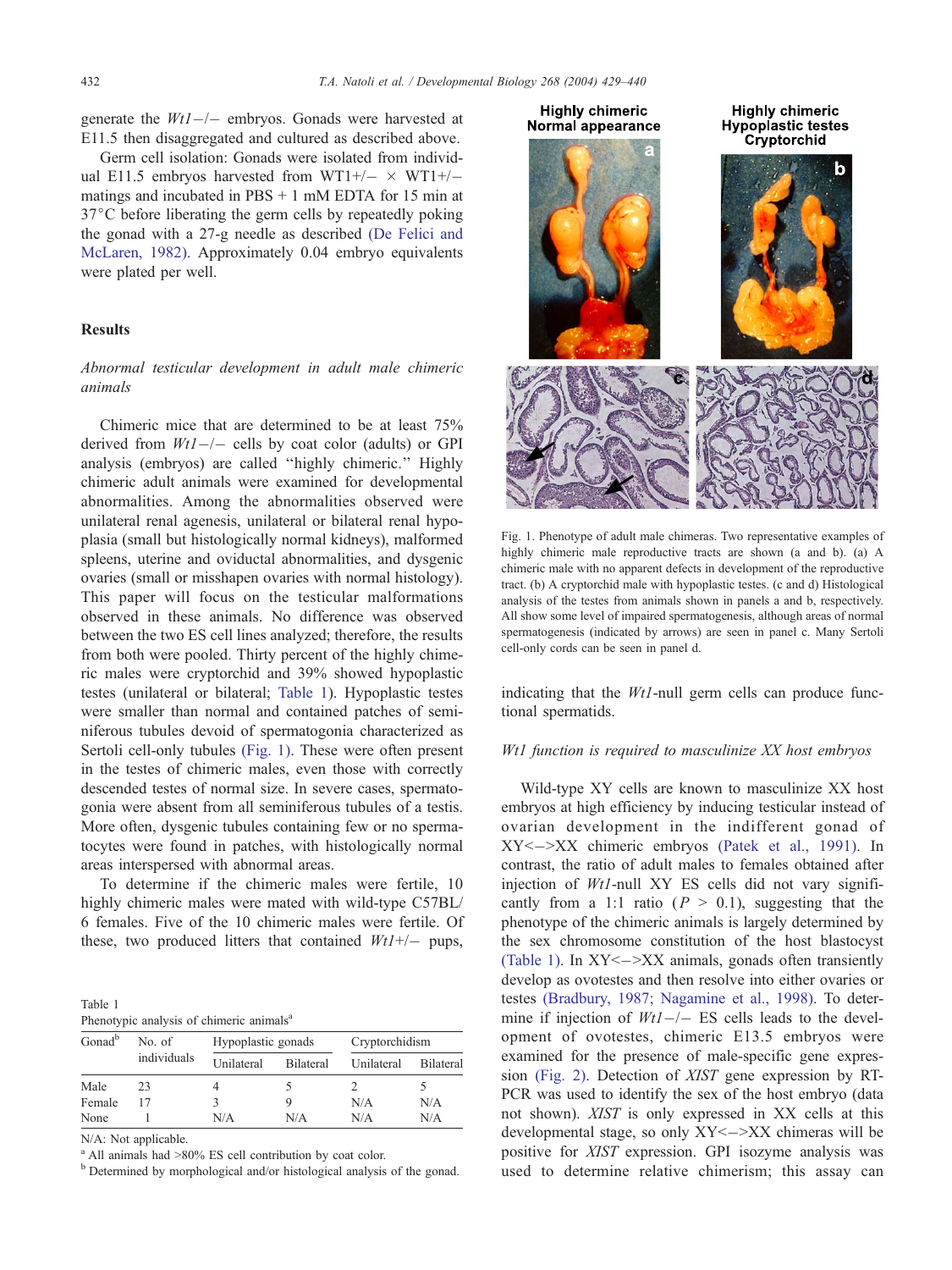<span id="page-4-0"></span>

Fig. 2. Analysis of male-specific gene expression patterns in chimeric E13.5 embryos. E13.5 chimeric embryos resulting from the injection of XY Wt1-null ES cells into XY ("XY <  $->$ XY" columns) or XX ("XY <  $->$ XX" columns) host blastocysts were used for in situ hybridization to detect Wt1, Sox9, Cyp17a1, Dhh, Star, or Kitl expression (indicated to the left of each pair). No male-specific gene expression is detected in blastocysts derived from a female host embryo. Additionally, Wt1 and Kitl are localized to the developing sex cords in the gonads of male embryos at this stage, while expression in the female gonad is more diffuse. Highly chimeric females demonstrate the female expression pattern for Wt1 and Kitl. Results shown are representative of 6  $XY^{Wt1}$   $\rightarrow$   $\rightarrow$   $\rightarrow$   $XY$  and 6  $XY^{Wt1 - (-)} \leq -\geq XX$  animals examined.

quantitatively distinguish the distinct isoforms of glucose phosphate isomerase present in the ES cells and host cells. Animals with a high Wt1-null XY cell contribution often showed reduced XIST expression relative to those with lower ES cell contributions as determined by GPI isozyme analysis (data not shown). Six  $XY^{Wt1-/-} \leq -\geq XY$  and six  $XY$ <sup>Wt1- $\lambda$ </sup> <  $\rightarrow$  XX chimeric E13.5 embryos were examined, all with 50–90% ES cell contribution (determined by GPI isozyme analysis). Four male-specific markers were analyzed: the Sertoli cell markers Sox9 and Dhh and the Leydig cell markers Cyp17a1 and Star, all of which are expressed in the gonads of XY but not XX animals at E13.5 (Fig. 2 and data not shown). Additionally, Wt1 expression and Kit ligand (Kitl, also known as stem cell factor) expression were analyzed; these genes are expressed in both male and female embryos but show distinct expression patterns. In males, they normally become localized to the developing sex cords; while in females, they usually demonstrate a more diffuse staining pattern. No expression of any male-specific markers was found in  $XY^{\overline{Wt}l-\frac{1}{<}}\rightarrow XX$  chimeras, and the pattern of Wt1 and Kitl expression was consistent with the female expression pattern (Fig. 2). Thus, unlike wild-type XY ES cell lines, the Wt1-null cells are unable to induce malespecific gene expression in an XX embryo, even in high percentage chimeras. Additionally, no histological evidence of ovotestes formation was observed. Therefore, the transient development of ovotestes in these chimeras occurs infrequently if at all.

All somatic lineages of the adult testes are present in chimeric animals

To determine if the lack of spermatogonia in  $XY^{Wt1-/-}$  $\leq$   $\geq$  XY chimeric males is the result of loss of a specific somatic testicular cell type, we attempted to determine if any somatic cell lineages are absent or underrepresented in these animals [\(Fig. 3\).](#page-5-0) Because Wt1 is highly expressed in Sertoli cells, we first tested the hypothesis that a deficiency of Sertoli cells was responsible for the dysgenic seminiferous tubules. Wt1 was used as a marker for Sertoli cells; this has the additional advantage of only labeling the hostderived Sertoli cells. Wt1-positive cells were observed lining the base of severely dysgenic seminiferous tubules using in situ hybridization (not shown) or immunohistochemistry [\(Fig. 3\).](#page-5-0) Additionally, expression of the Sertoli cell markers Sox9, Dhh, and Kitl was detected in severely dysgenic testes, demonstrating that dysgenic tubules were lined with functional Sertoli cells derived from the wildtype host cells (not shown). To determine if Leydig cells were underrepresented or nonfunctional in these animals, expression of the Leydig cell markers Star, Cyp17a1, and Lhcgr was examined ([Fig. 3](#page-5-0) and data not shown). Leydig cells were observed in all testes examined. To verify that the peritubular myoid cells were present, smooth muscle actin immunostaining was employed [\(Fig. 3\).](#page-5-0) All seminiferous tubules were lined by smooth muscle actin-positive cells. Therefore, all of the somatic cell lineages were present within dysgenic testes, and the absence of a specific somatic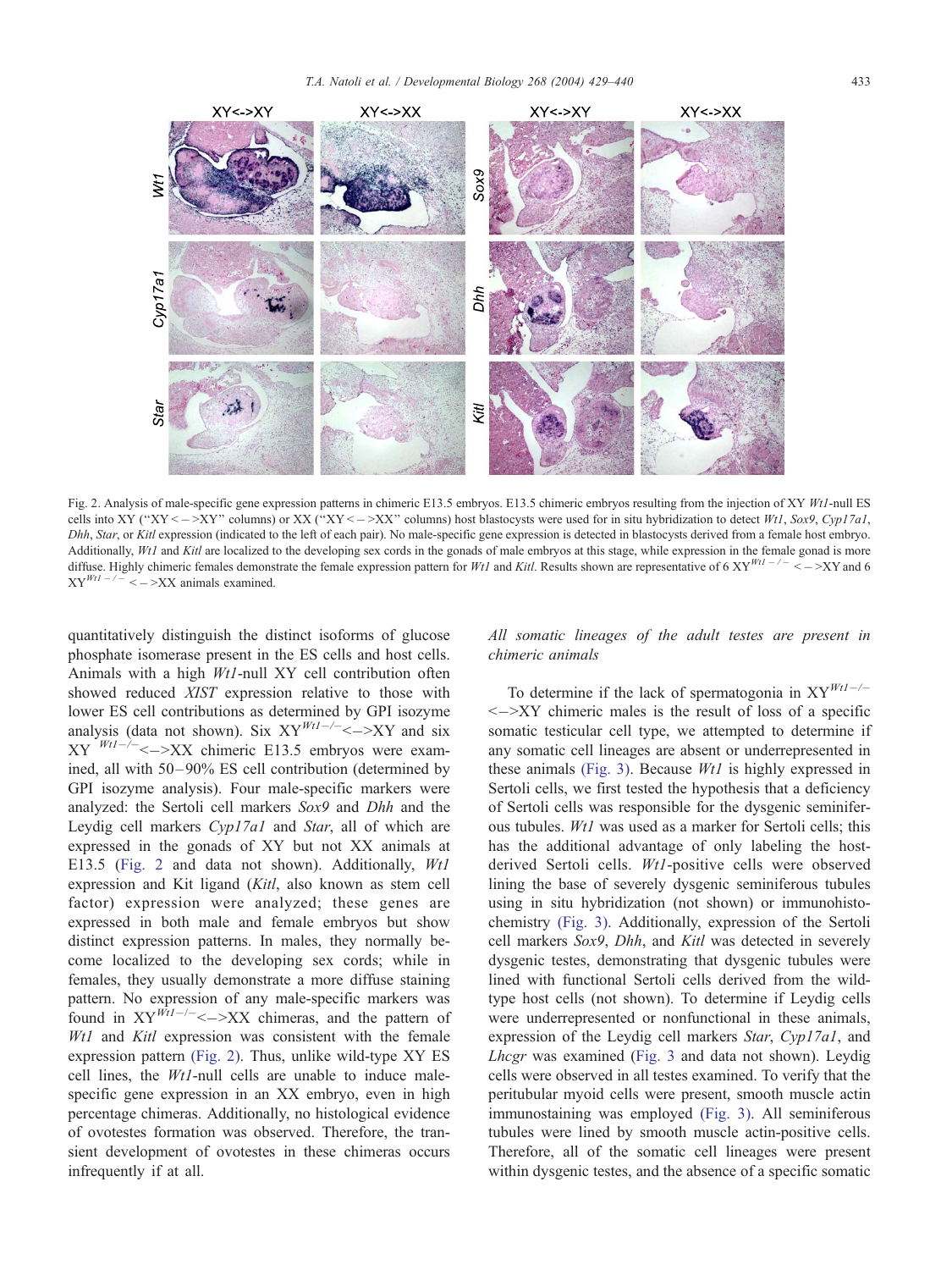<span id="page-5-0"></span>

Fig. 3. Analysis of the somatic cell composition of adult chimeric testes. (A) Testes from animals with a low (left panels) or high (right panels) level of chimerism were analyzed for the expression of WT1 (top panels; immunohistochemical stain, brown nuclear staining in Sertoli cells), Star (middle panels; in situ hybridization, blue cytoplasmic staining in Leydig cells), or smooth muscle actin (bottom panels; immunohistochemical stain, blue cytoplasmic signal in peritubular myoid cells and vascular smooth muscle cells). Testes showing severe defects in spermatogenesis do not show loss of any somatic cell lineage. (B) All Sertoli cells in Sertoli cell-only cords express WT1. High- or low-level chimeric animals were examined for the presence of WT1-negative Sertoli cells using immunofluorescent labeling with anti-GATA4 (green) and anti-WT1 (red) antibodies. No GATA4-positive, WT1-negative Sertoli cells were observed.

lineage cannot account for the dysgenic appearance of the seminiferous tubules. However, these results do not eliminate the possibility that one or more somatic lineages exhibit a functional deficiency despite the normal pattern of gene expression.

The data described above indicate that Sertoli cells are present in these animals; however, it was possible that a subpopulation of *Wt1*-negative Sertoli cells contributed to the loss of germ cells. To test this possibility, immunofluorescent labeling was used to examine WT1 expression in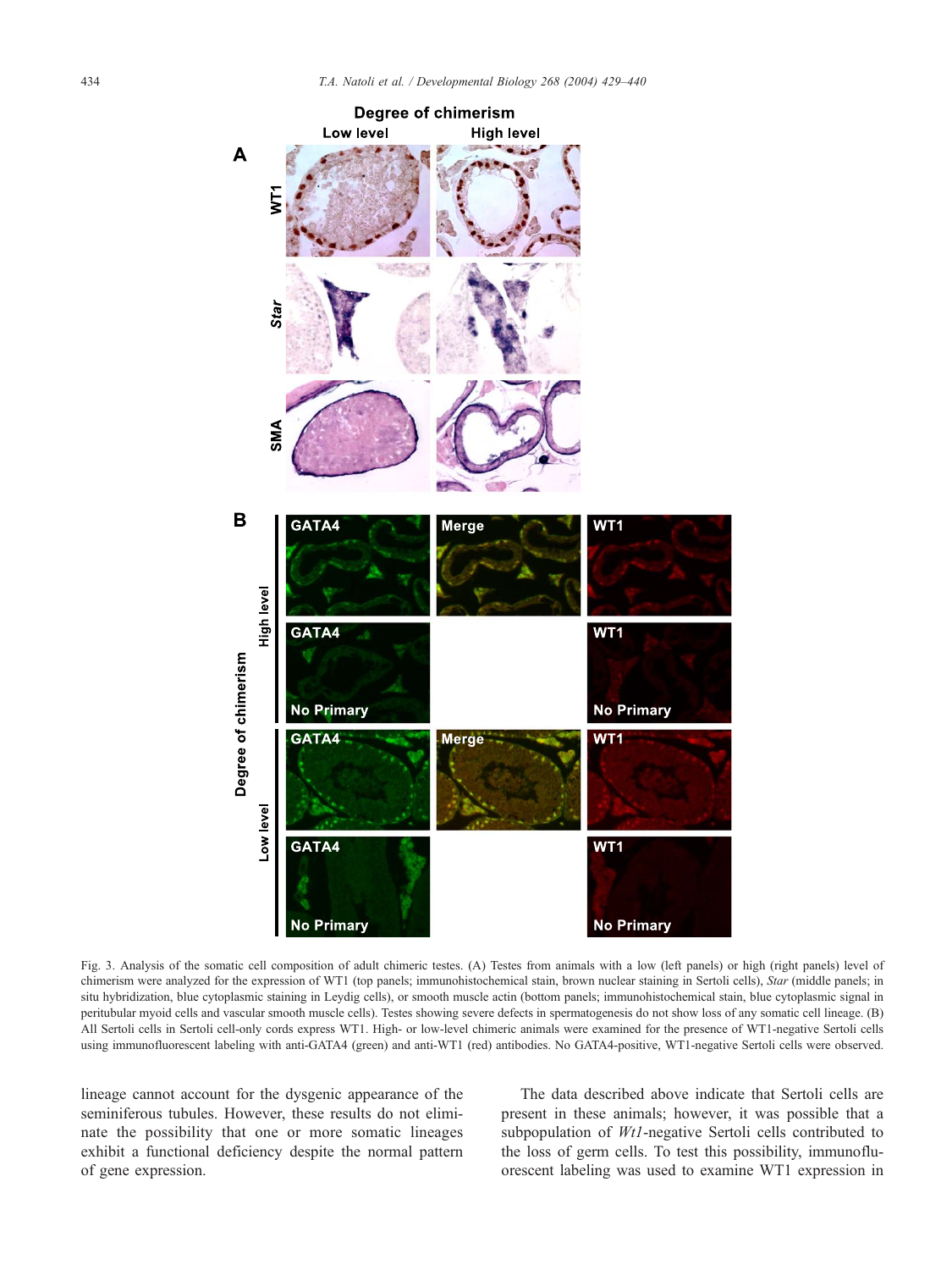the total Sertoli cell population, which was identified using an antibody to GATA4 [\(Fig. 3B\).](#page-5-0) All GATA4-positive also expressed WT1, suggesting that all Sertoli cells were derived from wild-type host cells.

# Chimeric embryos show impaired germ cell population of the gonad

The presence of all somatic cell lineages in dysgenic testes suggested that the reduction of spermatogonia might be due to impaired germ cell colonization of the embryonic gonad. Therefore, E16.5 chimeric gonads were analyzed for the presence of germ cells by staining for alkaline phosphatase activity, a marker of PGCs (Fig. 4). Laminin immunostaining was used to outline the seminiferous tubules. Control embryos showed strong alkaline phosphatase staining within the seminiferous tubules. In contrast, highly chimeric embryos showed little alkaline phosphatase staining within the seminiferous tubules. Additionally, some tubules showed no evidence of alkaline phosphatase-positive germ cells. Therefore, the germ cell population of the embryonic gonad is deficient in chimeric animals, suggesting a role for Wt1 in germ cell migration or survival in the developing gonad.

## Wt1 is expressed in germ cells

PGCs are present in the urogenital ridge of  $Wt1$ -/embryos at E11.5 [\(Kreidberg et al., 1993\),](#page-10-0) indicating that Wt1 is not required for PGC survival before E11.5 or for migration to the urogenital ridge. Thus, a reduced germ cell population in the gonads of E16.5 chimeric mice suggests that Wt1 is involved in germ cell survival or migration after E11.5, that is, beginning at the time when germ cells migrate into the emerging gonad. As a first step to address this issue, Wt1-null ES cells were tagged with a GFP expression vector to assess the ability of Wt1-null cells to contribute to the different cell lineages within the gonad. However, in high percentage chimeras, GFP-expressing cells contributed poorly to the chimeric gonad (data not shown). Thus, this experiment was

uninformative about the requirement for  $Wt1$  in specific lineages in the gonad, except to indicate that Wt1-null cells did not contribute to the germ cell population in a robust fashion. These observations, combined with the previous results indicating a normal complement of Sertoli and Leydig cells in chimeric testes, suggested that Wt1 may indeed be important in developing germ cells. Therefore, we examined  $Wt1$  expression in germ cells.

The widespread expression of  $Wt1$  in the early embryonic gonad makes it difficult to distinguish expression in distinct lineages (for example, see [Fig. 5\)](#page-7-0). To determine if Wt1 is expressed in individual germ cells, isolated gonads from wild-type E11.5, 12.5, and 13.5 embryos were disaggregated, and immunofluorescent labeling was used to analyze WT1 expression in germ cells [\(Fig. 5\).](#page-7-0) SSEA-1 immunostaining was used to identify germ cells. Disaggregation was necessary because SSEA-1 is a cell surface epitope, and it would otherwise be difficult to ascertain that the two signals arise from the same cell and not adjacent cells. The percentage of SSEA-1-positive germ cells expressing WT1 increased from E11.5 to E13.5; by E13.5, all SSEA-1-positive cells also expressed WT1 [\(Table 2\).](#page-7-0) To confirm this result, RNA was isolated from a pure population of germ cells isolated by FACS at E10.5 and E12.5 and subjected to RT-PCR analysis for  $Wt1$  [\(Fig. 5D\).](#page-7-0)  $Wt1$ expression was detected at E12.5 in both purified germ cell RNA samples and total gonadal RNA samples but was not detected in RNA samples from E10 germ cells. Renin (a marker of somatic lineages; [Perera et al., 2001\)](#page-10-0) was detected in gonadal RNA samples, but not germ cell RNA samples at either E10.5 or E12.5. Oct3/4 (a germ cell marker) was detected in all samples. Therefore, the combined data suggest that *Wt1* expression is activated in germ cells around E11.5. This time point is shortly after the germ cells have entered the gonad in wild-type animals and corresponds to the transition from migratory germ cells to gonadal germ cells. No difference in germ cell expression of Wt1 was seen between male and female embryos. Therefore, Wt1 is expressed in the germ cells of both sexes during gonadal development.



Fig. 4. Analysis of germ cell contribution to chimeric testes. Testes from E16.5 control (left) or highly chimeric (right) embryos were costained for alkaline phosphatase activity (red signal) and laminin (green signal). Nuclei were counterstained with DAPI (blue signal). Testes from a highly chimeric animal show greatly reduced alkaline phosphatase activity.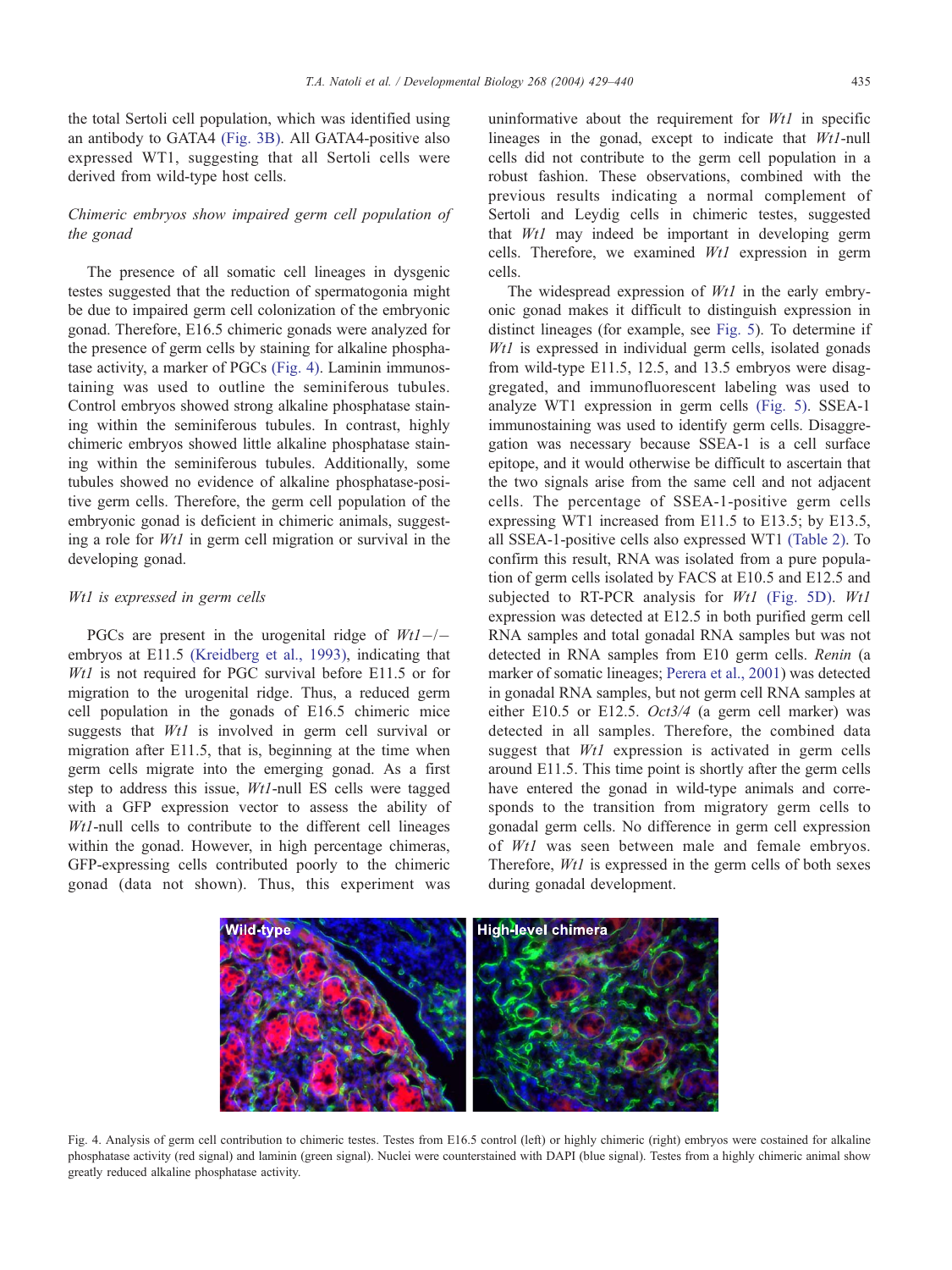<span id="page-7-0"></span>

Fig. 5. Wt1 expression in embryonic germ cells. (A) Phase contrast image of a wild-type E11.5 gonadal ridge. (B) Immunofluorescent detection of WT1 (red) in the gonadal ridge shown in panel (A). Note the widespread expression of WT1 in the gonad at this stage. (C) Expression of WT1 in disaggregated gonadal cells at E12.5. Disaggregated cells were costained for WT1 (red) and SSEA-1 (green) and counterstained with DAPI (blue). SSEA-1 is a germ cell marker. A WT1 positive, SSEA-1-positive cell is shown at the top. An SSEA-1-negative, WT1-positive cell (\*) and an SSEA-1-negative, WT1-negative cell (arrowhead) are shown at the bottom. (D) RT-PCR analysis of Wt1 expression in purified primordial germ cells. PCR was performed on cDNAs from purified primordial germ cells at E10 (E10) or E12 (E12). As a positive control, E12 total gonadal cDNA was used as a template (G); water was used as a negative control (W). Primer pairs tested are as follows: (Gapd), Gapd, as a control for cDNA synthesis; (Renin), Renin, as a negative control for somatic cell contamination; (WT1), Wt1; (Oct4), Oct3/4, a germ cell marker. No signals are detected in the water control, whereas all primers amplify products from total E12 gonadal cDNA. Wt1 expression is detected in purified germ cells at E12 but not E10; in contrast, no renin is detected in either purified germ cell sample.

#### Wt1 function is important for germ cell survival

In Wt1-null embryos, gonadal development and germ cell migration proceed normally until E11.5. At this point, gonadal development is arrested in mutant embryos [\(Kreid](#page-10-0)berg et al., 1993). To examine Wt1-null germ cell development beyond this stage, an in vitro germ cell culture system was employed. The gonadal ridge and adjacent mesonephric region from individual E11.5 embryos derived from  $Wt1+/$ heterozygous intercrosses were disaggregated and plated

Table 2 WT1 expression in SSEA-1-positive cells

| WT1                  | E11.5              | E <sub>12.5</sub> |                     | E13.5             |                     |
|----------------------|--------------------|-------------------|---------------------|-------------------|---------------------|
|                      | Mixed <sup>a</sup> | Male <sup>b</sup> | Female <sup>c</sup> | Male <sup>d</sup> | Female <sup>e</sup> |
| Negative             |                    | $\theta$          |                     | $\theta$          | $\theta$            |
| Positive             | 11                 | 14                | 23                  | 24                | 54                  |
| Total                | 19                 | 14                | 25                  | 24                | 54                  |
| Percent WT1 positive | 57.9               | 100.0             | 92.0                | 100.0             | 100.0               |

<sup>a</sup> 370 total cells counted.

<sup>b</sup> 152 total cells counted.

 $c$  166 total cells counted.

<sup>d</sup> 224 total cells counted.

<sup>e</sup> 207 total cells counted.

onto an irradiated STO feeder layer. Cells were fixed 90 min or 48 h after plating and alkaline phosphatase-positive cells were counted [\(Fig. 6\).](#page-8-0) Ninety minutes after plating, a small reduction in the number of germ cells was observed in mutant embryos compared to wild-type animals [\(Fig. 6A\).](#page-8-0) After 48 h, cultures derived from mutant embryos showed a significant reduction in the number of germ cells. At this point, the AP-positive cells in cultures derived from wildtype animals were clustered and rounded, while the APpositive cells in mutant cultures tended to be isolated and elongated (not shown). Therefore,  $Wt1$  is important for germ cell survival and/or proliferation in culture.

To rule out the possibility that the loss of  $Wt1-$  germ cells in culture was secondary to the loss of somatic cells, we devised a coculture system to examine the survival of  $Wt1$ -/- germ cells in the presence of wild-type somatic cells [\(Fig. 6B\).](#page-8-0) Wild-type gonads were depleted of germ cells by busulfan injection on E9.5; E11.5 gonads were then disaggregated to generate the feeder layer. Busulfan treatment was used to reduce the number of wild-type germ cells in the cultures; approximately 80% depletion of wild-type germ cells was achieved (data not shown). Germ cells were isolated from  $Wt1+/+, Wt1+/-$ , and  $Wt1-/-$  E11.5 embryos by incubation in PBS + EDTA followed by mechanical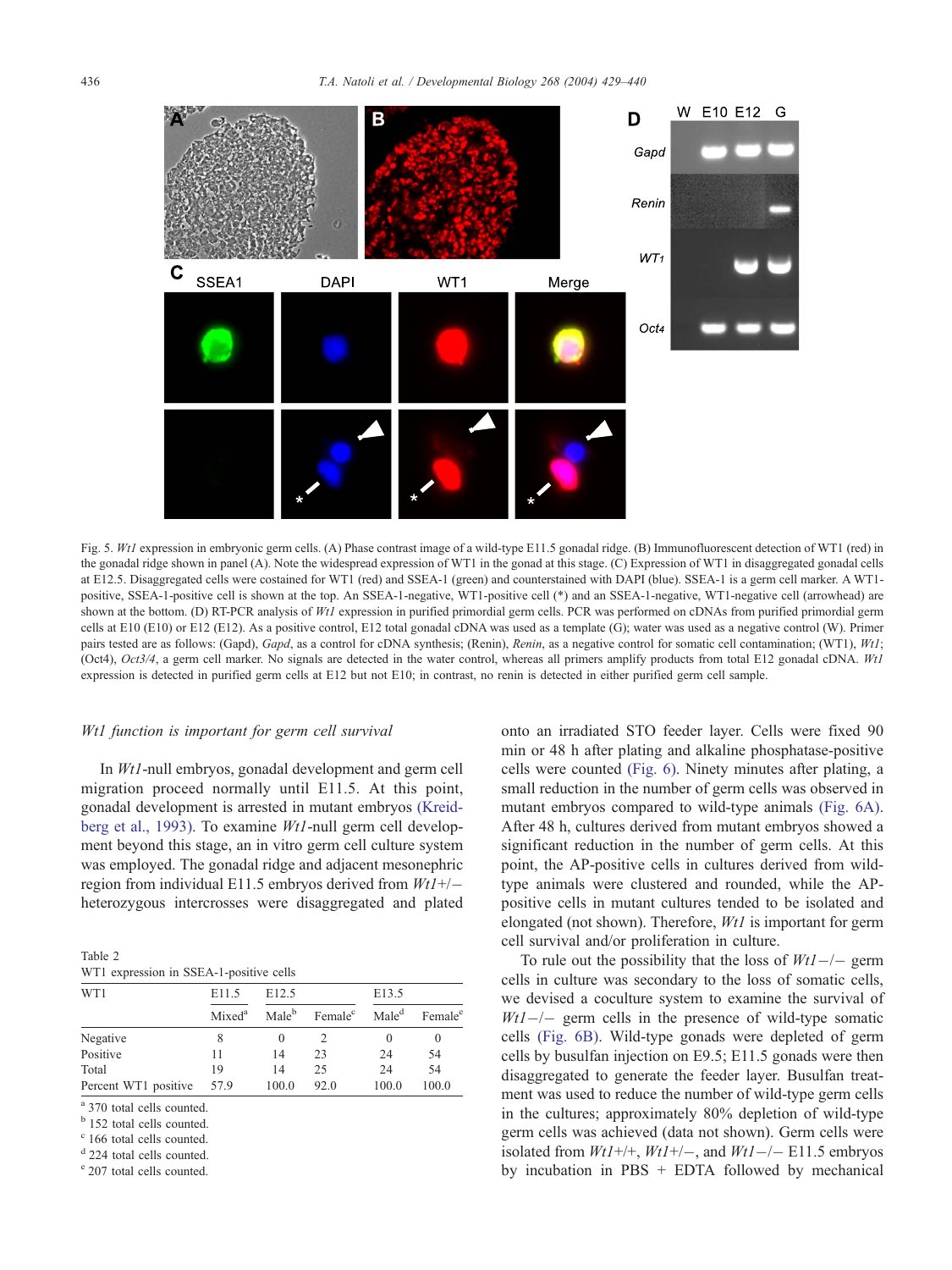

Germ cell culture - disaggregated gonads

<span id="page-8-0"></span>A



Fig. 6. In vitro culture of germ cells. Gonadal ridges were isolated from  $WtI+/+, +/-$ , and  $-/-$  embryos, disaggregated and plated onto irradiated STO feeders for 90 min or 48 h. No difference in cultured germ cell numbers was detected between  $WtI+/+$  and  $+/-$  animals under these conditions. Therefore, data from  $+/+$  and  $+/-$  embryos were combined. (A) Chart showing the mean number of AP-positive cells counted after 90 min (diagonal striped bars) or 48 h (stippled bars). Error bars indicate one standard deviation. (B) Survival of  $Wt1+/+, +/-$  and  $-/-$  germ cells on a somatic cell feeder layer. Somatic cells from E11.5 wild-type gonads were obtained from busulfan-treated animals (to deplete endogenous germ cells) and cultured alone (feeder only) or cocultured with  $Wt1+/+$ ,  $Wt1+/-$ , or  $Wt1 - \ell$  germ cells. Isolated germ cells failed to grow in the absence of feeders. A representative experiment is shown. The mean number of germ cells remaining after 48 h is shown; error bars indicate one standard deviation.

separation. Isolated germ cells were cocultured with busulfan-treated feeders for 48 h, and AP-positive germ cells were counted. Very few isolated germ cells grew in the absence of feeder cells (generally none; occasionally up to 20; data not shown). As expected, some wild-type germ cells remained in the somatic cell feeder layers (Fig. 6B). When cocultured on a somatic cell feeder layer, wild-type germ cells survived for 48 h (Fig. 6B). In contrast,  $Wt1$ -/-

germ cells survived poorly on a wild-type feeder layer (Fig. 6B). These data demonstrate that  $Wt1-/-$  germ cells are inefficiently rescued by wild-type somatic cells, further suggesting a role for *Wt1* in germ cell survival.

## Discussion

The data presented here demonstrate that  $Wt1$  functions in the development of germ cells. Wt1 expression is detected in embryonic germs cells initiating between embryonic day 10.5 and 12.5. Germ cells derived from Wt1-null embryos showed impaired growth in culture. Further, Wt1-null germ cells are inefficiently rescued by wild-type somatic cells both in vivo and in vitro.

## Wt1 is required for development of all gonadal lineages

Mutations in the Wt1 gene result in urogenital anomalies in both humans and mice (reviewed by [Scharnhorst et al.,](#page-10-0) 2001). However, it was not known if the mutations result from a direct requirement for  $Wt1$  in a limited set of gonadal cells or from a more widespread requirement in all gonadal lineages. The results presented here suggest that Wt1 mutations can impair the development or function of all gonadal cell types.

The first sign of male sex determination in mammals is when the presumptive Sertoli cell precursors begin to express Sry [\(Koopman et al., 1990\).](#page-10-0) Wt1 has been suggested to regulate Sry expression in vitro and in vivo [\(Hammes et al.,](#page-10-0) 2001; Hossain and Saunders, 2001). Sry expression has been correlated with increased cellular proliferation in the gonad and recruitment of mesonephric cells to form the sex cords, two key events in testicular development [\(Capel et al., 1999;](#page-10-0) Schmahl et al., 2000). Additionally, the fetal Sertoli cells produce mullerian inhibiting substance (MIS), which induces mullerian duct regression in males. MIS has been proposed to be a transcriptional target of *Wt1* [\(Nachtigal et al., 1998\).](#page-10-0) Fetal Sertoli cells also produce Dhh, which is critical for development of the fetal Leydig cells[\(Yao et al., 2002\).](#page-11-0) Many of the urogenital anomalies seen in individuals with mutations in the Wt1 gene or in transgenic mice lacking specific isoforms of Wt1 could be explained by impaired Sertoli cell differentiation. Wt1-null cells are excluded from the Sertoli cell lineage, providing direct evidence that  $Wt1$  is required cell autonomously for Sertoli cell proliferation or survival. Therefore, it is not surprising that Wt1-null XY cells would fail to masculinize an XX host embryo. However, given the widespread expression of Wt1 during early gonadal development, it was important to assess the effect of  $Wt1$  mutations on the other gonadal lineages.

Clinical syndromes resulting from mutations in the Wt1 gene often result in cryptorchidism and abnormal development of the external genitalia, such as hypospadias, micropenis, or pseudohermaphroditism, suggesting impaired fetal Leydig cell development or function [\(Grumbach and Conte,](#page-10-0)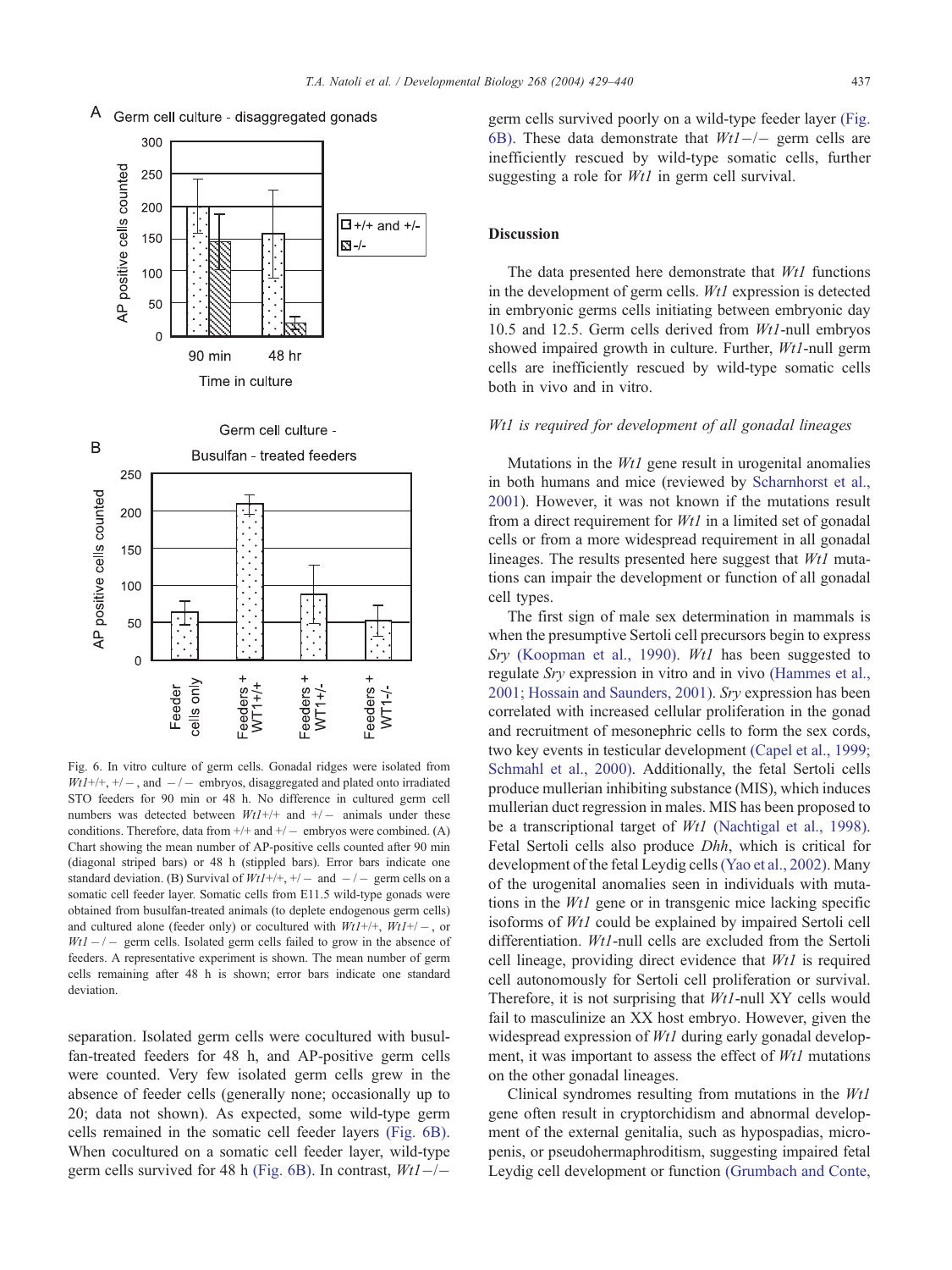1998; Little and Wells, 1997). The cryptorchidism observed in chimeric animals, similar to humans with Wt1 mutations, suggests a role for Wt1 in fetal Leydig cell development or function. Several potential mechanisms could account for this phenotype. First, fetal Leydig cells or a precursor to fetal Leydig cells could require Wt1 function for development or survival. Although the origin of the fetal Leydig cell lineage has not been firmly established, they are most likely derived from the intermediate mesoderm, which is known to express  $Wt1$ . Therefore, the possibility that some of the clinically relevant consequences of Wt1 mutations may reflect a role for Wt1 in Leydig cell development must be considered. Alternatively, an impairment of Leydig cell function could be secondary to impaired Sertoli cell function, although the presence of WT1 and GATA4-expressing Sertoli cells makes this possibility less likely. Further experimentation will be necessary to distinguish these possibilities.

#### Wt1 in germ cell development

Unexpectedly, Wt1-null ES cells were largely excluded from the germ cell lineage of the developing gonad at embryonic day 16.5. This was surprising because Wt1 expression had not been reported in germ cells at any stage, and Wt1-null embryos show normal germ cell development and migration into the area of the gonadal ridge at embryonic day 11.5 [\(Kreidberg et al., 1993\).](#page-10-0) Additionally, two of five highly chimeric males transmitted the Wt1 mutant allele, indicating that the requirement for  $Wt1$  in germ cells is not absolute. However, the detection of Wt1 expression in embryonic germ cells using two independent lines of experimentation, combined with the results of the chimeric and in vitro culture studies, indicate that Wt1 is indeed expressed in germ cells. Together, these results suggest a previously unrecognized role for Wt1 in germ cell proliferation, maturation, or survival.

The expression of  $Wt1$  in germ cells and the fact that  $Wt1$ is a nuclear protein implicated in gene regulation suggests that the role of Wt1 in germ cells is cell autonomous. According to this model, loss of Wt1 in germ cells would lead to cell-autonomous germ cell lethality. However, the observed survival of some Wt1-null germ cells would indicate that the requirement for  $Wt1$  is not absolute. Alternative models not requiring strict cell-autonomous Wt1 function could explain these results. For example, Wt1 may regulate the expression of a secreted or cell-surface protein necessary for germ cell survival. In this case, Wt1 null germ cells would be lost if they are entirely surrounded by other Wt1-null germ cells, as might occur in highly chimeric embryos. A small number of Wt1-null germ cells in contact with wild-type germ cells would be exposed to this hypothetical survival factor, thereby bypassing the internal requirement for  $Wt1$ . The mechanism of  $Wt1$  action in germ cells remains to be determined.

The expression of  $Wt1$  in germ cells appears to begin as they convert from primordial germ cells to gonadal germ cells [\(Donovan et al., 1986; Enders and May, 1994; Tanaka et al.,](#page-10-0) 2000). At E11.5, only a slight reduction in the number of germ cells is detected in the gonads of Wt1-null embryos. However, after 48 h in culture, Wt1-null germ cells are lost, suggesting that *Wt1* is important for gonadal germ cell survival or proliferation.  $Wt1$ -null germ cells are inefficiently rescued by wild-type somatic cells, as suggested by data from both in vitro recombination experiments and chimeric animals. Therefore, despite the survival of some Wt1-null germ cells, the data suggest a primary role for Wt1 in germ cells. Thus, the onset of Wt1, GCNA, and Mvh expression provides a molecular basis for distinguishing gonadal germ cells from primordial germ cells[\(Donovan et al., 1986; Enders and May,](#page-10-0) 1994; Toyooka et al., 2000). The coexpression of  $Wt1$  in gonadal germ cells and Sertoli cells is intriguing. It occurs at a time when gonadal germ cells and Sertoli cells must begin to intimately associate with each other in seminiferous tubules. One hypothesis is that  $Wt1$  stimulates the expression of a homophilic adhesion molecule expressed on both gonadal germ cells and Sertoli cells, which mediates their interaction. Since germ cell specification is independent of Wt1 function, but gonadal germ cell survival or proliferation requires Wt1, the number of spermatogonia in chimeric animals may be limited by the proportion of wild-type primordial germ cells that initially populate the seminiferous tubules.

Because wild-type cells were apparently able to compensate for the inability of *Wt1*-null cells to populate the gonad, the question may be raised as to why wild-type germ cells did not similarly compensate for the Wt1-null cells and provide a normal complementation of germ cells to the developing or adult gonad. It is known that germ cell proliferation is limited to a very few, probably no more than three, rounds of cell division before entering a period of quiescence [\(De Rooij and Dissel-Emiliani, 1997\).](#page-10-0) Given that PGCs do not require Wt1 before E11.5 [\(Kreidberg et al.,](#page-10-0) 1993), it would be expected that the population of PGCs in the highly chimeric animals would be composed mainly of Wt1-null cells. Thus, once in the gonad, the limited number of germ cell divisions would severely limit the ability of a small population of wild-type germ cells to fully populate the gonad. Therefore, the observation that wild-type germ cells could not compensate for the loss of Wt1-null germ cells to provide a normal complement of germ cells in the developing testes is not surprising. Moreover, our results suggest that if there is deficient population by germ cells of some testicular cords during embryonic development, there may not be adequate compensatory proliferation of spermatogonia during later development or adult life to provide a normal population of spermatogonia in mature seminiferous tubules.

# Acknowledgments

We thank Gary Felsenfeld, Jonathan Bogan, and Pamela Silver for the gift of reagents, Alan Flint for assistance with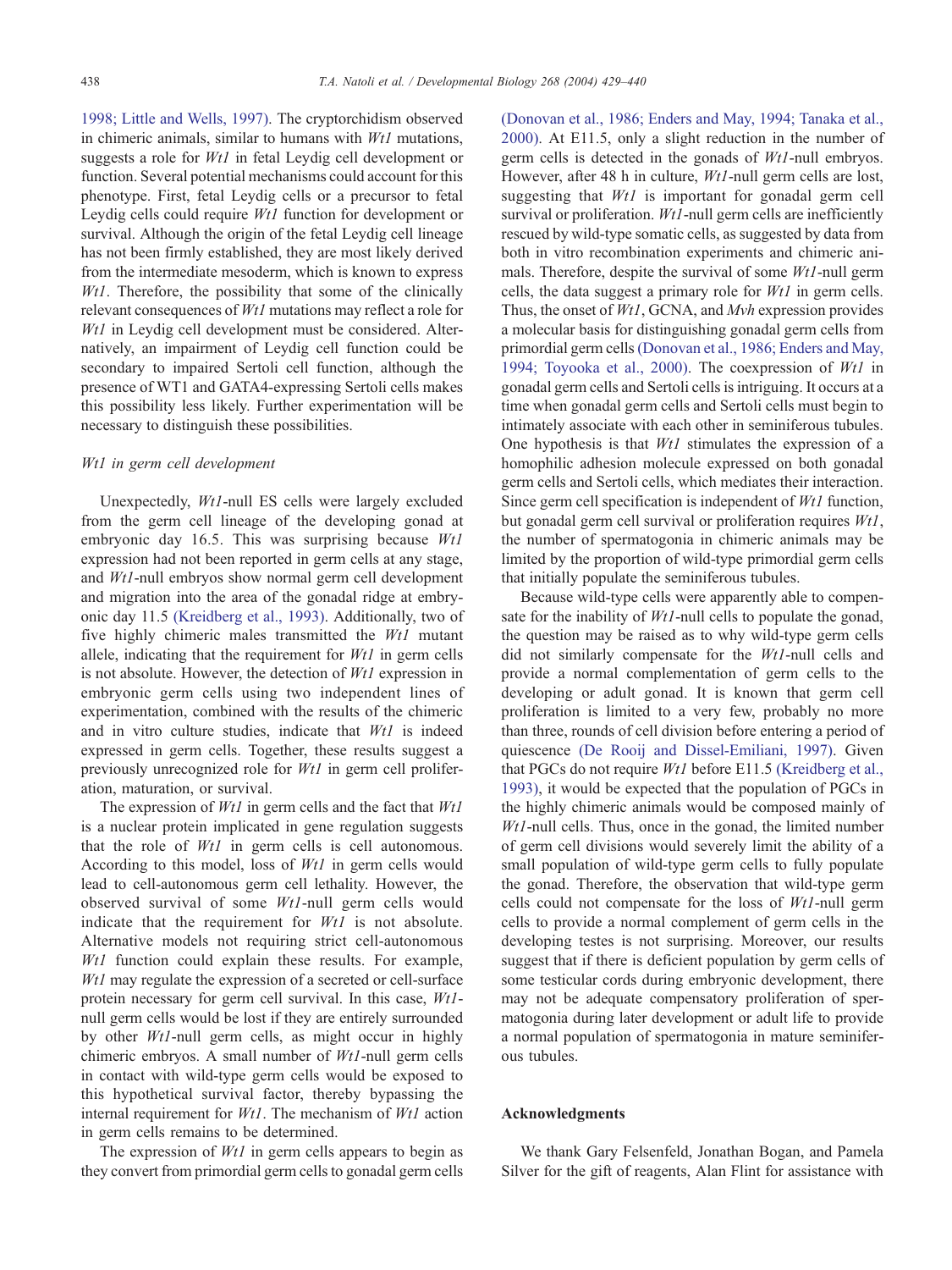<span id="page-10-0"></span>cell sorting, Jessie Dausman, Helen Rayburn, and all of the members of the Children's Hospital Transgenic core for ES cell injections. T.A.N. was supported by a National Kidney Foundation/American Society for Nephrology/SangStat fellowship. This work was supported by a grant from the NIDDK (DK050118).

## References

- Adams, I.R., McLaren, A., 2002. Sexually dimorphic development of mouse primordial germ cells: switching from oogenesis to spermatogenesis. Development 129, 1155 – 1164.
- Albrecht, K.H., Eicher, E.M., 2001. Evidence that Sry is expressed in pre-Sertoli cells and Sertoli and granulosa cells have a common precursor. Dev. Biol. 240, 92-107.
- Anderson, R., Fassler, R., Georges-Labouesse, E., Hynes, R.O., Bader, B.L., Kreidberg, J.A., Schaible, K., Heasman, J., Wylie, C., 1999. Mouse primordial germ cells lacking beta1 integrins enter the germline but fail to migrate normally to the gonads. Development 126, 1655 – 1664.
- Armstrong, J.F., Pritchard-Jones, K., Bickmore, W.A., Hastie, N.D., Bard, J.B., 1993. The expression of the Wilms' tumour gene, WT1, in the developing mammalian embryo. Mech. Dev. 40, 85-97.
- Bradbury, M.W., 1987. Testes of XX in equilibrium with XY chimeric mice develop from fetal ovotestes. Dev. Genet. 8, 207 – 218.
- Bradley, A., 1987. Production and analysis of chimeric mice. In: Robertson, E.J. (Ed.), Teratocarcinomas and Embryonic Stem Cells: A Practical Approach. IRL Press, Oxford, pp. 113 – 151.
- Brennan, J., Tilmann, C., Capel, B., 2003. Pdgfr-alpha mediates testis cord organization and fetal Leydig cell development in the XY gonad. Genes Dev. 17, 800-810.
- Buckler, A.J., Pelletier, J., Haber, D.A., Glaser, T., Housman, D.E., 1991. Isolation, characterization, and expression of the murine Wilms' tumor gene (WT1) during kidney development. Mol. Cell. Biol. 11, 1707 – 1712.
- Call, K.M., Glaser, T., Ito, C.Y., Buckler, A.J., Pelletier, J., Haber, D.A., Rose, E.A., Kral, A., Yeger, H., Lewis, W.H., et al., 1990. Isolation and characterization of a zinc finger polypeptide gene at the human chromosome 11 Wilms' tumor locus. Cell 60, 509 – 520.
- Capel, B., 2000. The battle of the sexes. Mech. Dev. 92, 89–103.
- Capel, B., Albrecht, K.H., Washburn, L.L., Eicher, E.M., 1999. Migration of mesonephric cells into the mammalian gonad depends on Sry. Mech. Dev. 84, 127-131.
- Chomczynski, P., Sacchi, N., 1987. Single-step method of RNA isolation by acid guanidinium thiocyanate – phenol – chloroform extraction. Anal. Biochem. 162, 156-159.
- De Felici, M., McLaren, A., 1982. Isolation of mouse primordial germ cells. Exp. Cell Res. 142, 476 – 482.
- de Rooij, D.D., Dissel-Emiliani, V., 1997. Regulation of proliferation and differentiation of stem cells in the male germ line. In: Potten, C.S. (Ed.), Stem Cells. Academic Press, San Diego, p. 474.
- Donovan, P.J., Stott, D., Cairns, L.A., Heasman, J., Wylie, C.C., 1986. Migratory and postmigratory mouse primordial germ cells behave differently in culture. Cell 44, 831-838.
- Enders, G.C., May II, J.J., 1994. Developmentally regulated expression of a mouse germ cell nuclear antigen examined from embryonic day 11 to adult in male and female mice. Dev. Biol. 163, 331 – 340.
- Gessler, M., Poustka, A., Cavenee, W., Neve, R.L., Orkin, S.H., Bruns, G.A., 1990. Homozygous deletion in Wilms tumours of a zinc-finger gene identified by chromosome jumping. Nature 343, 774 – 778.
- Grumbach, M.M., Conte, F.A., 1998. Disorders of sex differentiation. In: Wilson, J.D., Foster, D.W., Kronenberg, H.M., Larsen, P.R. (Eds.), Williams Textbook of Endocrinology. W.B. Saunders, Philadelphia, PA, pp. 1303-1425.
- Hammes, A., Guo, J.K., Lutsch, G., Leheste, J.R., Landrock, D., Ziegler, U., Gubler, M.C., Schedl, A., 2001. Two splice variants of the Wilms' tumor 1 gene have distinct functions during sex determination and nephron formation. Cell 106, 319 – 329.
- Hossain, A., Saunders, G.F., 2001. The human sex-determining gene SRY is a direct target of WT1. J. Biol. Chem. 276, 16817 – 16823.
- Karl, J., Capel, B., 1998. Sertoli cells of the mouse testis originate from the coelomic epithelium. Dev. Biol. 203, 323 – 333.
- Koopman, P., Munsterberg, A., Capel, B., Vivian, N., Lovell-Badge, R., 1990. Expression of a candidate sex-determining gene during mouse testis differentiation. Nature 348, 450-452.
- Kreidberg, J.A., Sariola, H., Loring, J.M., Maeda, M., Pelletier, J., Housman, D., Jaenisch, R., 1993. WT-1 is required for early kidney development. Cell 74, 679 – 691.
- Kreidberg, J.A., Natoli, T.A., McGinnis, L., Donovan, M., Biggers, J.D., Amstutz, A., 1999. Coordinate action of Wt1 and a modifier gene supports embryonic survival in the oviduct. Mol. Reprod. Dev. 52, 366 – 375.
- Li, E., Bestor, T.H., Jaenisch, R., 1992. Targeted mutation of the DNA methyltransferase gene results in embryonic lethality. Cell 69, 915 – 926.
- Little, M., Wells, C., 1997. A clinical overview of WT1 gene mutations. Human Mutat. 9, 209 – 225.
- Martineau, J., Nordqvist, K., Tilmann, C., Lovell-Badge, R., Capel, B., 1997. Male-specific cell migration into the developing gonad. Curr. Biol. 7, 958 – 968.
- McLaren, A., 2000. Germ and somatic cell lineages in the developing gonad. Mol. Cell. Endocrinol. 163, 3-9.
- Mendis-Handagama, S.M., Ariyaratne, H.B., 2001. Differentiation of the adult Leydig cell population in the postnatal testis. Biol. Reprod. 65,  $660 - 671.$
- Nachtigal, M.W., Hirokawa, Y., Enyeart-VanHouten, D.L., Flanagan, J.N., Hammer, G.D., Ingraham, H.A., 1998. Wilms' tumor 1 and Dax-1 modulate the orphan nuclear receptor SF-1 in sex-specific gene expression. Cell 93, 445 – 454.
- Nagamine, C.M., Capehart, J., Carlisle, C., Chang, D., 1998. Ovotestes in B6-XXSxr sex-reversed mice. Dev. Biol. 196, 24 – 32.
- Nagy, A., Rossant, J., 1993. Production of completely ES cell-derived fetuses. In: Joyner, A.L. (Ed.), Gene Targeting: A Practical Approach. IRL Press, Oxford, pp. 147 – 179.
- Patek, C.E., Kerr, J.B., Gosden, R.G., Jones, K.W., Hardy, K., Muggleton-Harris, A.L., Handyside, A.H., Whittingham, D.G., Hooper, M.L., 1991. Sex chimaerism, fertility and sex determination in the mouse. Development 113, 311 – 325.
- Pelletier, J., Schalling, M., Buckler, A.J., Rogers, A., Haber, D.A., Housman, D., 1991. Expression of the Wilms' tumor gene WT1 in the murine urogenital system. Genes Dev. 5, 1345 – 1356.
- Perera, E.M., Martin, H., Seeherunvong, T., Kos, L., Hughes, I.A., Hawkins, J.R., Berkovitz, G.D., 2001. Tescalcin, a novel gene encoding a putative EF-hand Ca(2+)-binding protein, Col9a3, and renin are expressed in the mouse testis during the early stages of gonadal differentiation. Endocrinology 142, 455-463.
- Robertson, E.J., 1987. Embryo-derived stem cell lines. In: Robertson, E.J. (Ed.), Teratocarcinomas and Embryonic Stem Cells: A Practical Approach. IRL Press, Oxford, pp. 71 – 112.
- Scharnhorst, V., van der Eb, A.J., Jochemsen, A.G., 2001. WT1 proteins: functions in growth and differentiation. Gene 273, 141 – 161.
- Schmahl, J., Eicher, E.M., Washburn, L.L., Capel, B., 2000. Sry induces cell proliferation in the mouse gonad. Development 127, 65 – 73.
- Tanaka, S.S., Toyooka, Y., Akasu, R., Katoh-Fukui, Y., Nakahara, Y., Suzuki, R., Yokoyama, M., Noce, T., 2000. The mouse homolog of Drosophila Vasa is required for the development of male germ cells. Genes Dev. 14, 841-853.
- Tilmann, C., Capel, B., 1999. Mesonephric cell migration induces testis cord formation and Sertoli cell differentiation in the mammalian gonad. Development 126, 2883 – 2890.
- Toyooka, Y., Tsunekawa, N., Takahashi, Y., Matsui, Y., Satoh, M.,